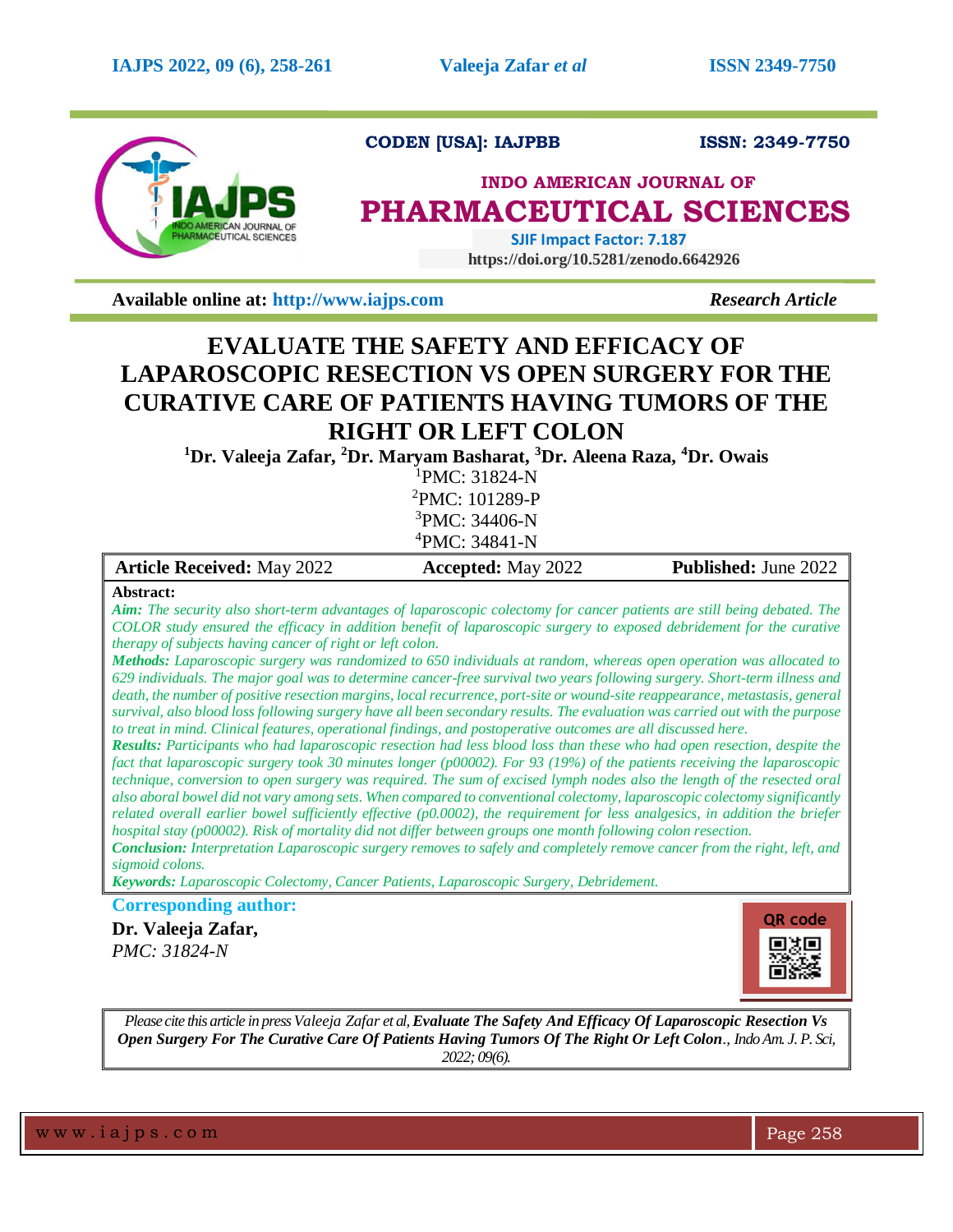### **INTRODUCTION:**

Surgical trauma is reduced with laparoscopic surgery. Laparoscopic surgery limits the size of abdominal incision minimizes physical tension and manipulations of abdominal tissue and prevents excessive blood loss, which reduces immunological response and catabolism as a result of the operation [1]. Laparoscopic surgery is becoming the favored option for treating symptoms of cholecystolithiasis, gastroesophageal reflux, and morbid obesity 1.5 years following Muehl performed their very first laparoscopic cholecystectomy [2]. Despite the fact that Jacobs and Verdejo published the case series on laparoscopic segmental colectomy in patient populations through sigmoid cancer in 1998, laparoscopic colectomy for cancer has not really been universally recognized: process's security has already been called into question due to early reports of portsite metastatic disease [3]. In spite of the fact that laparoscopic surgeries for benign illnesses just like gallbladder stones also reflux esophagitis have decreased mortality and enhanced convalescence, surgeons have already been cautious about the equivalent benefits of laparoscopic colectomy for malignancy [4]. The COLOR trial, a multidisciplinary European study, aims to evaluate laparoscopic operation by way of the curative therapy for colon cancer through comparing relatively brief outcomes and cancer-free survival one year following keyhole surgery vs surgical treatment for colon tumor. Cancerfree lifespan information will remain released advanced. The relatively brief outcomes of clinical features, surgical results, and postpartum outcomes are described here [5].

### **METHODOLOGY:**

Only those individuals through colon tumor that were accessible to 28 contributing hospitals during June 2020 and May 2021 were screened for participation in the experiment. Participants including one adenocarcinoma located above the peritoneal deviation in caecum, ascending colon, descendant colon, before sigmoid colon who had been 19 years or older in addition provided conversant consent permission remained considered qualified. There was no record of sum of suitable individuals who had not been allocated. Using desktop random numbers, 650 participants were randomized and allocated to laparoscopic resection and 628 to open excision; random was stratified by participant facility and method of resection. Subjects were just not blinded to the technique assigned to them so covering both conceivable open also laparoscopic openings remained deemed too time-consuming. Upon randomization, health care workers have been

exempted if metastasis has been unearthed throughout surgery, microscopic examination of the resected specimen revealed not any symbols of malevolent illness, other chief malevolent ailment remained unearthed earlier and throughout multiple surgeries, individuals required emergency surgery, or clients decided to withdraw permission. The research administrator oversaw data collection and reported performance to the protocol and supervision committees. The test remained accepted through ethical authorities of every contributing center. Barium enema radiograph or colonoscopy were used to diagnose the problem of colon cancer. Polyps reportedly biopsied, but macroscopically visible carcinomas were just not. To rule out distant metastases, most individuals had radiographic tomography of the liver and chest. A lateral bariumenema radiographs was indicated for patients with rectosigmoid cancer to detect the exact site of the tumor. Bowel pretreatment, antibiotic prophylaxis, and thrombosis prophylaxis were performed in conformity with the needs of the collaborating organization. The methods for open surgery and laparoscopic surgery were identical; the amount of resection has been roughly the same across all techniques. The caecum, ascending colon, also hepatic flexure were resected during the middle hemicolectomy, whereas the major and left branches of the central colic artery were preserved. Altogether open colectomies were performed with medical sides that included at least one person having colon surgery qualifications. The surgical resection tumor had been introduced unfixed to a physician, who documented the tumor's size, participation of the circumferential also longitudinal limitations, number of resected lymph nodes, statistic of optimistic lymph nodes, also TNM categorization using project method; physicians just weren't notified of the method of resection. Whenever the laparoscopic technology failed or the laparoscopic surgical team was missing, individuals scheduled for laparoscopic surgery have been changed to open surgery before the first puncture.

### **RESULTS:**

The trial profile is depicted in Figure 1. The trial was not terminated abruptly. Due to defective laparoscopic apparatus (nine respondents) or a lack of the trained laparoscopic doctor, ten individuals scheduled for laparoscopic surgery required open surgery (Four patients). The baseline human behaviors are shown in Table 1. A biopsy specimen verified the presence of aggressive illness in 850 (78 percent) of 1090 individuals. 890 (82 percent) of 1090 patients had a colonoscopy and 436 (41 percent) got barium-enema radiography to identify the malignancy. CT imaging of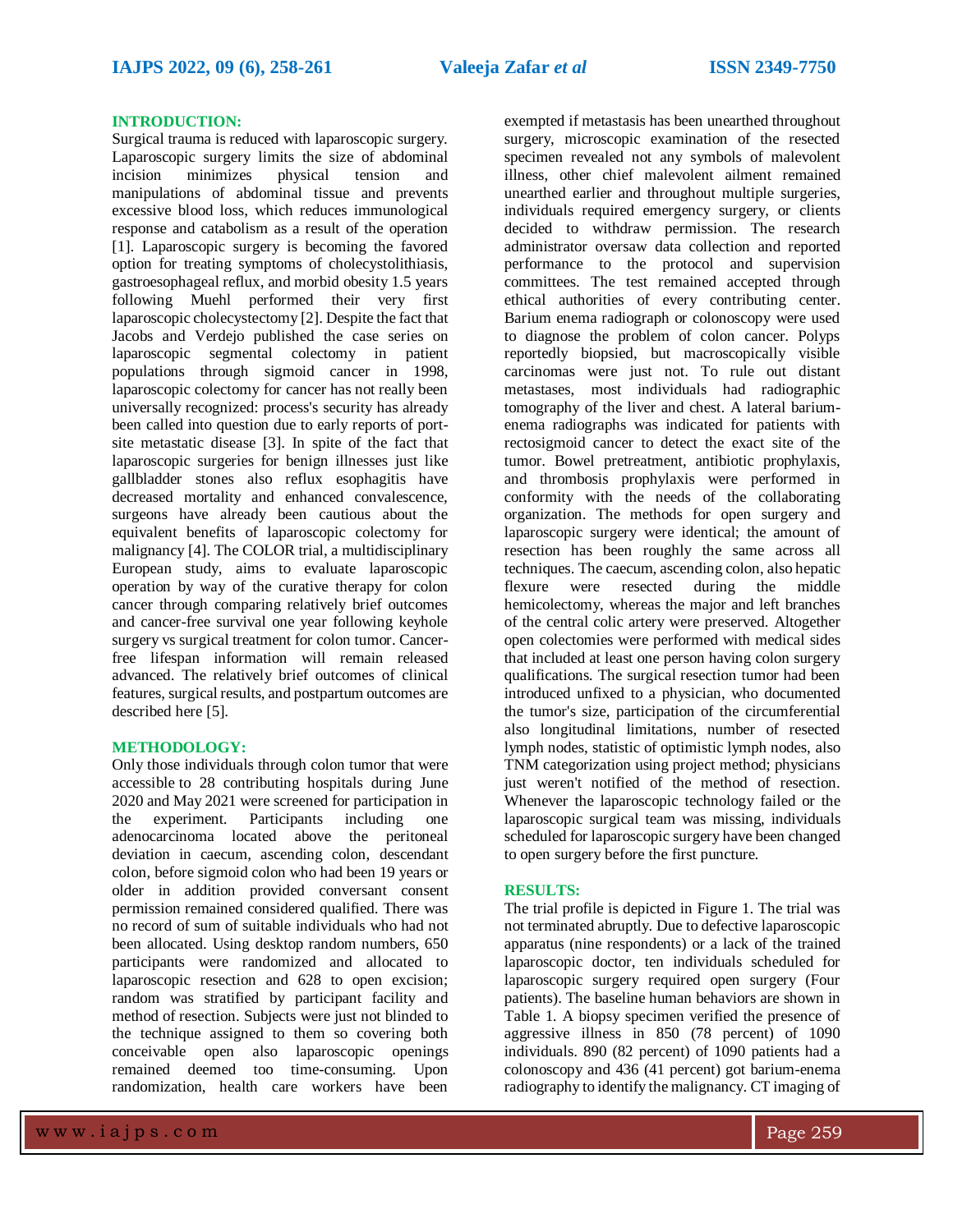the primary tumor was performed in 52 (5%) of the cases. The laparoscopic subgroup tattooed 25 tumors: 16 in staging I illness, four in stage II illness, and three in stage III disease, with four in the right colon, five in the descending colon, and 15 in the sigmoid colon. 17 tumors detected identified in the open community: nine in stage I cancer, six in stage II, and two in stage III, with four in the right colon, three in sigmoid colon, including ten in small bowel. Ultrasonography was used to screen for metastatic disease in 890 (86 percent) of 1090 individuals, CT in 80 (8 percent), ultrasonography plus CT in 128 (12 percent), and MRI in individuals diagnosed; 12 (1 percent) clients wo not have any such treatment and then were presumed to have no liver metastatic. Plain radiographs of the chest was used to screen for pulmonary metastasis in 1050 (98 percent) of 1088 individuals, radiography plus CT of chest in 13 (3 percent), and chest CT in nine (2 percent); 18 (3 percent) individuals had not any process besides remained deemed to have not any pulmonary metastatic. The operational results are shown in Table 2. Patients receiving laparoscopic resection had a lengthier surgical time than those undergoing open resection. The center-adjusted ratio of geometric mean length of surgery had been 238 (96 percent CI 234–248), however this impact varied markedly among centers, according to ANOVA. A random-effects reversion investigation indicated that as percentage of patients per center increased, the difference in operation length among categories reduced, an impact that remained significant for laparoscopic set (p=0028) but not for the open community (figure 2). Additionally, participants randomized to surgical intervention spent less time in the operating room than many of those allocated to laparoscopic surgery (table 2).

### **Table 1:**

|                            | Open colectomy (n=635) | Laparoscopic colectomy (n=630) |  |  |
|----------------------------|------------------------|--------------------------------|--|--|
| Age                        |                        |                                |  |  |
| Median (range)             | $71(31-95)$            | $71(27-92)$                    |  |  |
| Gender                     |                        |                                |  |  |
| Men                        | 336 (54%)              | 326 (52%)                      |  |  |
| Body-mass index $(kg/m2)$  |                        |                                |  |  |
| Median                     | $25.9(14.5-40.5)$      | $24.5(12.1-37.1)$              |  |  |
| Previous abdominal surgery |                        |                                |  |  |
| Twice                      | 49 (8%)                | 41 (7%)                        |  |  |
| Three or more times        | $9(1\%)$               | 13 (2%)                        |  |  |
| Missing data               | 16(3%)                 | 20(3%)                         |  |  |
| N <sub>0</sub>             | 384 (62%)              | 386 (62%)                      |  |  |
| Once                       | 163 (26%)              | 167 (27%)                      |  |  |

### **Table 2:**

|                     | Open colectomy $(n=635)$ | Laparoscopic colectomy (n=630) |
|---------------------|--------------------------|--------------------------------|
| Intervention        |                          |                                |
| Sigmoid resection   | 212 (39%)                | 199 (37%)                      |
| Other               | 25(5%)                   | 21(4%)                         |
| Left hemicolectomy  | 56 (10%)                 | 57 (11%)                       |
| Right hemicolectomy | 253 (46%)                | 259 (48%)                      |
| Time period         |                          |                                |
| Median (range)      | $170(45 - 580)$          | $202(50-540)$                  |
| <b>Blood</b> loss   |                          |                                |
| Median (range)      | $175(0 - 2000)$          | $100(0-2700)$                  |
| Duration of surgery |                          |                                |
| Median (range)      | $115(40-355)$            | 145 (45–420)                   |

### **DISCUSSION:**

The COLOR trial's short-term results suggest that, while laparoscopic colectomy for colon growth takes a bit lengthier than open colectomy, individuals whom received laparoscopic technique had very little blood loss throughout the surgery [6]. Furthermore, there was no difference in phase, dispersion, extent, histology, sum of positive resection limitations, or sum